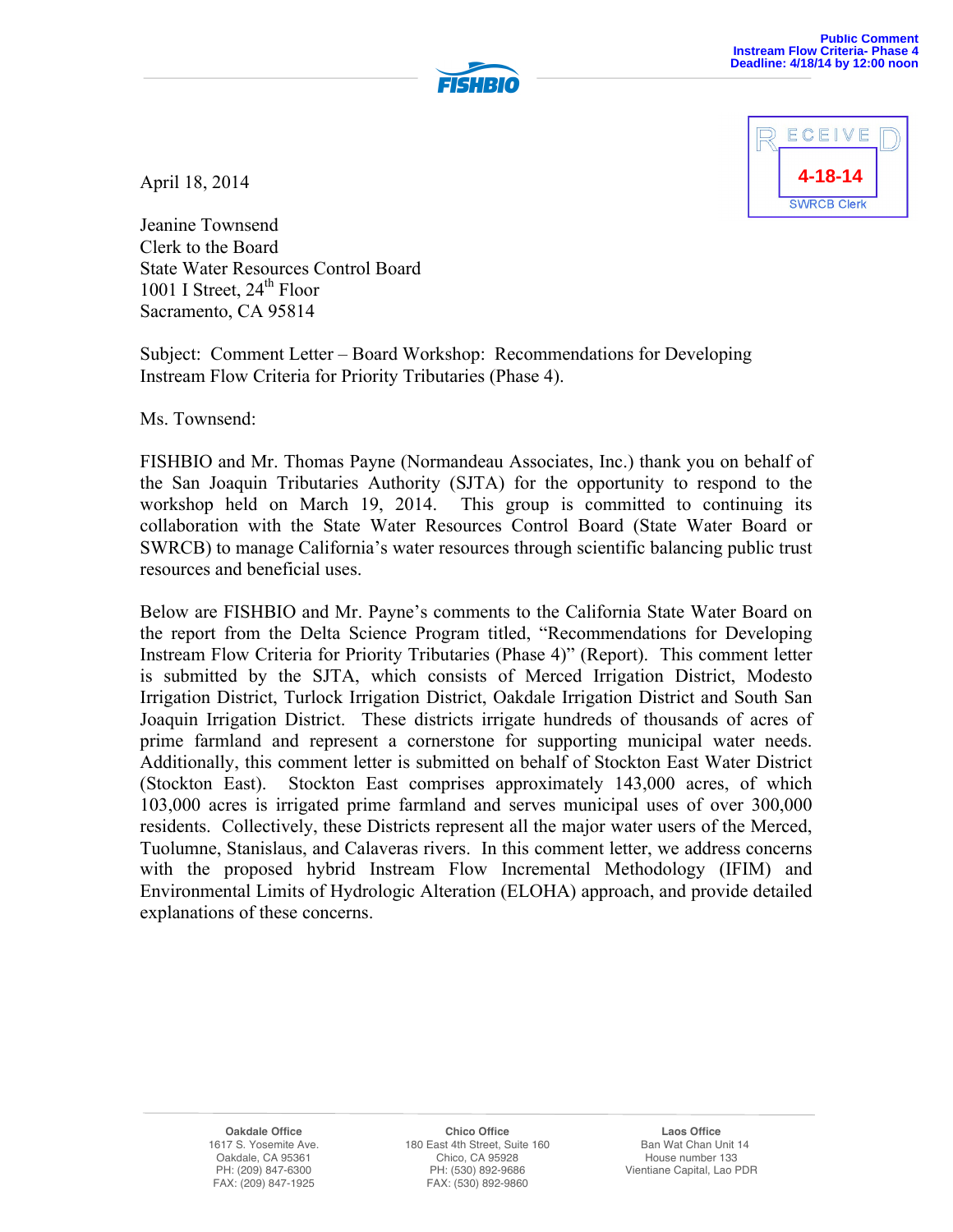

# **Current State of California**

**California's Central Valley is a complex water management system with many diversions that transport water statewide, and no single model can incorporate the high degree of variability between rivers in this region.** The Central Valley Project, an area of California that stretches between the Cascades Mountains in the north and Kern River in the south, has 20 dams and reservoirs, 11 hydropower plants, and 500 miles of diversions (USBR 2008). Management of the Central Valley's water supply is not any easy task considering the numerous interested parties, and the balancing of public trust resources and beneficial uses. Over the past 30 years, however, IFIM applications alone have been instrumental in the development of a scientifically sound framework to maximize returns of target species within the limits of public trust resources and beneficial uses.

### **Overview and General Background**

**The State Water Board is currently beginning Phase 4: The development and implementation of policies for water quality control, including the development of flow criteria and flow objectives for priority tributaries to the Bay-Delta, with a focus on the Sacramento watershed.** In a document dated July 2013, the SWRCB requested the Delta Science Program review at least two methods for developing flow criteria. The SWRCB stated that methods needed to be cost-effective, able to be implemented in a timely fashion, scientifically defensible, and applicable to the bulk of each tributary's watershed (SWRCB 2013). While the SWRCB did not limit the maximum number of methods to be reviewed, it only suggested two methods: IFIM and ELOHA. In response to the SWRCB's request, the Delta Science Program provided a written review to the SWRCB on February 2014, which analyzed the two suggested methods and recommended adoption of a hybrid IFIM-ELOHA approach to develop flow criteria for priority tributaries (Dahm et al. 2014).

On March 19, 2014, at the SWRCB workshop, several representatives from interested parties including FISHBIO (Mr. Douglas Demko) and the Delta Science Program (Clifford Dahm, Ph.D.) provided comments and summaries of relevant material to establishing instream flow criteria. Clifford Dahm, Ph.D., provided an outline of his review of IFIM and ELOHA and recommended the SWRCB adopt a hybrid of the two methods. Dr. Dahm provided seven recommendations to the SWRCB (Dahm et al. 2014):

- 1. Stream and river classification based on geomorphic, hydrologic, geographic, and/or faunal characteristics;
- 2. Hydrologic analyses that separate the hydrograph into flow regimes (blocks) and examine historical changes;
- 3. Assessment of whether any site-specific field work is required in the catchment or river reach to address specific information gaps;
- 4. Extrapolation of understanding of flow-ecology relationships from other sites to the study catchment or segment;
- 5. Production of an environmental flow regime that meets the needs of species and ecosystem processes in the system;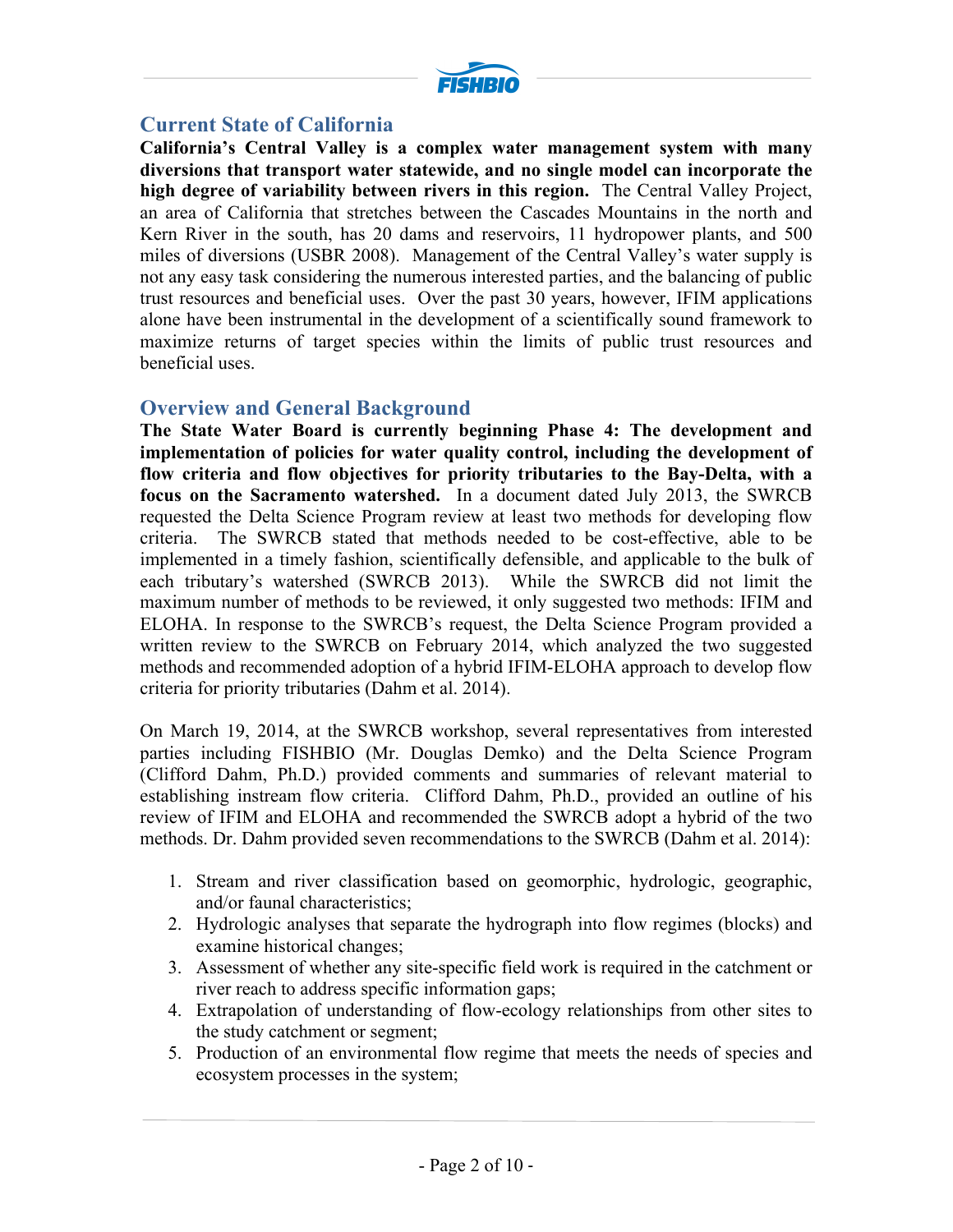

- 6. Assuring clear and transparent dialogue and interaction between scientists and stakeholders; and
- 7. Designing an effective adaptive management protocol with robust implementation measurements to support the decision-making process.

Because the hybrid recommendation and the seven steps do not provide specific details regarding which components of the IFIM and ELOHA approaches would be used in the hybrid, it is difficult to provide a detailed critique. However, in an effort to guide further development of the approach, we provide the following comments:

## **IFIM and ELOHA Comparison**

**The IFIM is a decision-making framework designed to evaluate the effects of flow alteration, and has a long history of success in establishing flow criteria and objectives.** Developed by the United States Fish and Wildlife Service (USFWS) in the late 1970s, it has become an extremely important tool in the management of water internationally, in the Pacific Northwest, and throughout California. There have been at least 38 flow studies conducted on 23 streams throughout the Central Valley (SWRCB 2013). The IFIM begins with problem identification, scoping, and potential study design, continues with study implementation and analysis, and concludes with results interpretation, negotiations, and flow recommendations (Bovee et al. 1998). Optional elements of IFIM can include physical habitat simulation (PHABSIM) use measurements of depth, velocity, substrate, and cover for hydraulic and habitat modeling. The PHABSIM concept assumes a relationship between these variables and aquatic resources. The IFIM is comprehensive, because it can incorporate other habitat components including water quality, sediment, temperature, and other variables that may affect aquatic habitat (Geller 2010) as well as be incorporated into other models.

Because IFIM is designed to be site-specific, it is more scientifically defensible than other approaches that regionalize or extrapolate whole watersheds or regions (Dahm et al. 2014). The site-specificity of the IFIM provides a better understanding of river and facilitates management dependent on the target species, public trust resources, and other beneficial uses.

**The ELOHA has a structure similar to the IFIM, and it also relies on the premise that there are predictable flow and ecological response relationships. However, ELOHA is a regional, not a site-specific approach to aquatic resource protection recommendations.** The ELOHA method was developed quite recently through a collaboration of multiple scientists (Poff et al. 2010). There are four key concepts that comprise this method: hydrologic foundation, classification of rivers, determining degree of flow alteration, and developing flow-ecology relationships. The ELOHA method attempts to find relationships between ecological variables of interest (e.g., fish species diversity, aquatic vegetation) and various flow metrics.

We evaluated approximately 20 ELOHA method studies; unfortunately, most of the studies only used parts of the ELOHA method or were still in the early stages of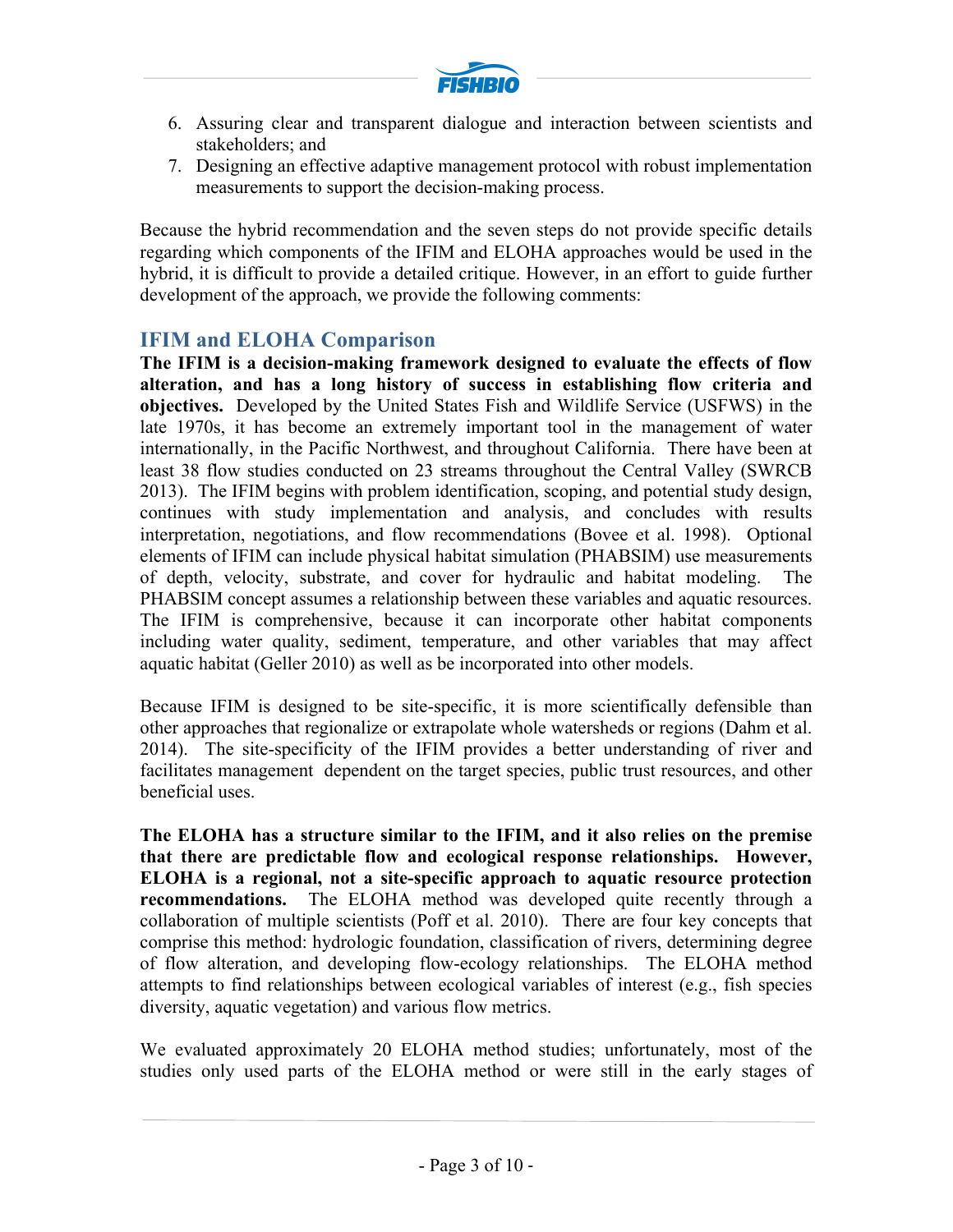

implementation. Both Davies et al. (2013) and McManamay et al. (2013) express the need for testable hypotheses, and Arthington et al. (2006) expresses the need for longterm studies to evaluate any incorporated flow-ecological relationships. Only two ELOHA studies tested the applicability and efficacy of the entire ELOHA framework. Both studies (Arthington et al. 2012; McManamay et al. 2013) indicated that while some of the ELOHA process was successful, the ELOHA framework failed when applying flow-ecology relationships to rivers that were similarly grouped. Additionally, Arthington et al. (2012) determined that each dam altered downstream flow regime and behaved differently even when the watershed was assigned to the same hydrologic category. California has numerous dams and diversions and would likely have the same result from Arthington et al. 2012 study. Additionally, Poff, one of the founders of the ELOHA method, expressed that there was variability in the flow-ecology relationships (Poff et al. 2010: Poff and Zimmerman 2010). To the extent flow-ecology relationships cannot be applied to similarly classified rivers or waterways with consistency, the ELOHA method has serious and potentially fatal limitations.

## **Critique of IFIM-ELOHA Hybrid**

**Both the IFIM and ELOHA depend heavily on the formation of stakeholder groups that guide all elements of their implementation, not only what is studied, but how those studies are combined to develop recommendations.** The recommended hybrid approach does not contain a process for the creation nor the composition of such critical stakeholder groups. Within both the IFIM framework and the ELOHA framework, creation and collaboration within a technical group is a foundational tenant of the process. A collaborative workgroup represents all interests ranging from water management and power generation to recreational, fisheries, and agriculture. Ensuring that this type of group is able to function in a manner that best reflects the priority of interests and key areas to maintain and protect is integral. Providing sufficient technical representatives to inform and guide any process, especially a relatively new framework such as ELOHA will be critical. The foundational process of developing the participation and collaboration requires time and resource investment.

**The seven-step approach does not provide the necessary detail to establish flow criteria, and the framework does not meet the four goals of the SWRCB.** The panel recommended a seven-step conceptual framework for the implementation of the proposed IFIM-ELOHA hybrid approach. However, the lack of detail provided by the panel raises many concerns. The failure to include more detail limits progress toward establishing flow criteria, the ultimate goal of Phase 4.

The hybrid approach has not previously been used or recommended. For this reason, defining and developing this approach will require time and resources investment. Further, because the approach is based on flow-ecology relationships, it is likely to be contentious, and uncertain efficacy applied over a larger geographical area. These relationships have been shown to be weak and have not yet been developed rigorously in California. Each step proposed in the panel recommendations (Dahm et al. 2014) is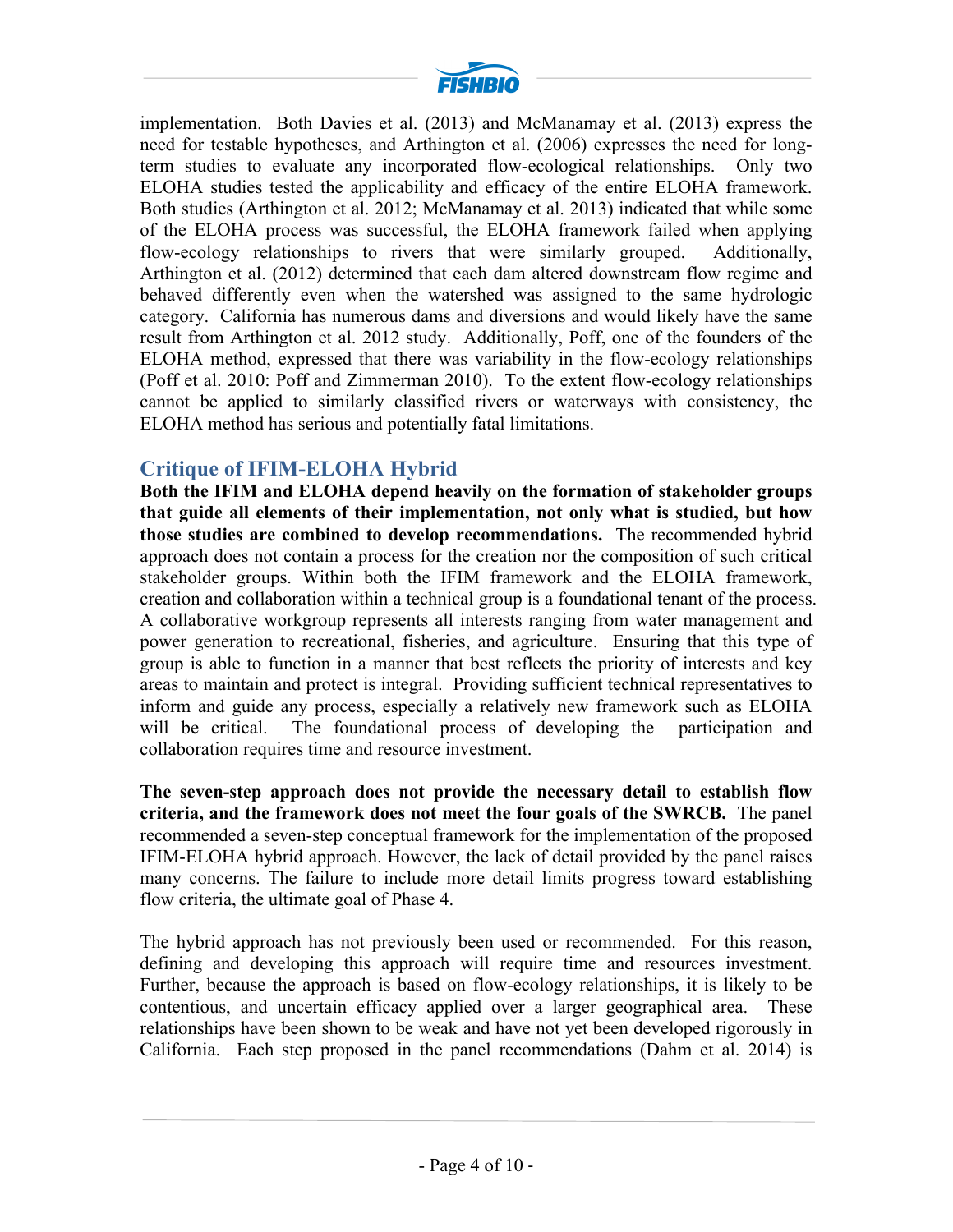

addressed below, and we provide a critique on each step including how it fails to meet the SWRCB goals and the concerns related to each step.

**The panel's recommendation for Step 1 (stream segment classification) lacks the necessary details on stream classification for the implementation of this hybridized method.** Instead of providing detail, the panel simply provides descriptions of both the Montgomery and Buffington (1997) and Rosgen (1994) stream classification systems. Dahm et al. (2014) stated that the Montgomery and Buffington (1997) classification scheme could be easily adapted into this classification step; however, the panel does not provide any detail on how it could be adapted. This step could potentially be data intensive, and would likely result in the finding of few to no group classifications (i.e., there may be no discernible differences in groups or all rivers may be so unique that there is no grouping). The complexity amongst numerous different streams suggests that this not a simple process.

**The panel's recommendation for Step 2 (hydrologic analysis) lacks the necessary details to conduct hydrologic analysis for the implementation of this hybridized method, advocates for unspecified flow-ecology relationships (some of which have been proven to be variable and unreliable), and proposes full rather than limited flow ranges be considered despite the goal of timeliness and cost effectiveness.** The panel states that the ELOHA method will be used for the basis of the hydrologic analysis; however, the panel fails to provide additional information on hydrological modeling. The panel states the SWRCB should consider multiple species, but does not provide a mechanism by which to prioritize target flow-ecology relationships. Additionally, Arthington et al. (2012) and McManamay et al. (2013) showed that their flow-ecology relationships were not applicable across wider geographical areas, which is a core concept of both the hybrid and ELOHA method. The panel states a full range of flows should be considered. The panel is correct, however, this comprehensive analysis is not consistent with the SWRCB goals of timely and cost-effective implementation, because it would require additional modeling time to determine flow-ecology responses to a larger suite of flow alteration, and may seriously conflict with existing uses of water. Results from hydrologic analysis may provide little insight into classifying these streams, because there may be little to no discernible differences between groups or rivers may be so unique that grouping fails. Without the ability to group streams, there is not a means of extrapolating results from one system to another and therefore, no benefit to creating efficiencies for time or cost.

**The panel's recommendation for Step 3 (site specific field work) states that the proposed method's regionalized approach will save time and money; however, their proposition will likely require equal or more time and money than site-specific field studies that may be conducted under the IFIM.** The panel stated that the Pennsylvania and Maryland Method (PMM) required considerable data collection (Dahm et al. 2014). PMM that have been completed included the collection of site-specific data from each studied stream. While the SWRCB stated there was not sufficient "resources or time to conduct site-specific studies without a regional approach" (Dahm et al. 2014), the panel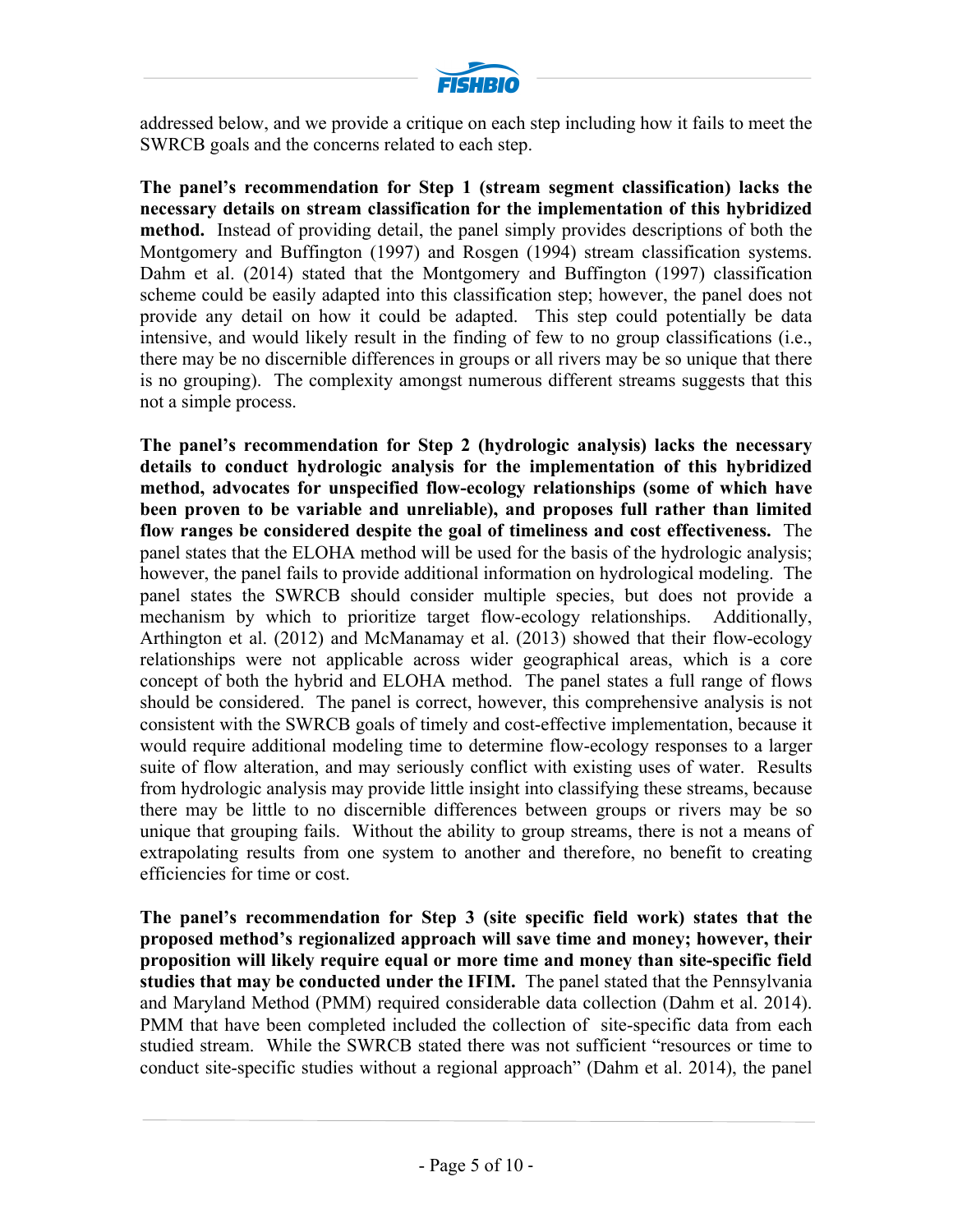

recommended that additional studies would likely be required on multiple aspects of flow, species, and assemblages; all of which require additional money and time. The panel also suggested use of co-locating studies (i.e. using previously established fish and aquatic sampling sites and flow transects). Co-location may not be practical in certain systems because of river channel change over time.

**The panel's recommendation for Step 4 (extrapolation) will not result in viable flow criteria, because extrapolation is based on unreliable or unknown flow-ecology relationships. Dahm et al. (2014) specifically warn that extrapolation is limited to general processes and warns that specific target flow metrics should be extrapolated to larger areas.** While the panel was charged to find a methodology that could save time and money by extrapolating results from a subset of rivers to a larger whole, the complexity of the Central Valley's waterways does not lend itself to this method. Both Arthington et al. (2012) and McManamay et al. (2013) showed that extrapolating their flow-ecology relationships to a larger set did not provide consistent results. Furthermore, Arthington et al. (2012) revealed that the degree of downstream change might be influenced by other factors including dimensions of the dam and management. It is likely that California's dams will not allow flow-ecology relationships to predict responses of the ecosystem to flow alteration when extrapolated to other rivers. Dahm et al. (2014) also noted extrapolations are further limited to general applications and should not be applied to developing specific targets or numbers. Without providing actual and specific flow requirements to dam operations and managers, "extrapolating processes" does little to guide water management.

**The panel's recommendation for Step 5 (production of an environmental flow regime) states the annual hydrograph should be divided into blocks to better address a species lifestages and associated life history; however, the panel does not provide detailed information on how this will be done.** The panel's lack of detailed information on how life history and important flow-ecology relationships will be developed and how the hydrograph will be divided further emphasizes the inability of this proposed hybrid approach to be easily implemented to reduce time and money. While there is extensive information on some California species (e.g., Chinook salmon), investigating these relationships for all life stages of multiple species for specific reference streams may be cost and time prohibitive, especially if there are multiple classes of rivers from Step 1.

**The panel's recommendation for Step 6 (interaction between scientists and stakeholders) does not adhere with the SWRCB's goals because collaboration, while an effective tool, is time and cost intensive.** While collaboration can be a powerful tool and it allows many interested parties to be represented, it can be challenging and contentious, and results are often unpredictable. Collaboration in the FERC process is the primary cause for long, drawn out, processes and has resulted in rigorous regulatory guidelines such as those in the Integrated Licensing Process. The authors indicate that collaboration would ideally start at the earliest stages (Dahm et al. 2014); however, the suggested collaboration at multiple steps will likely result in much more time and money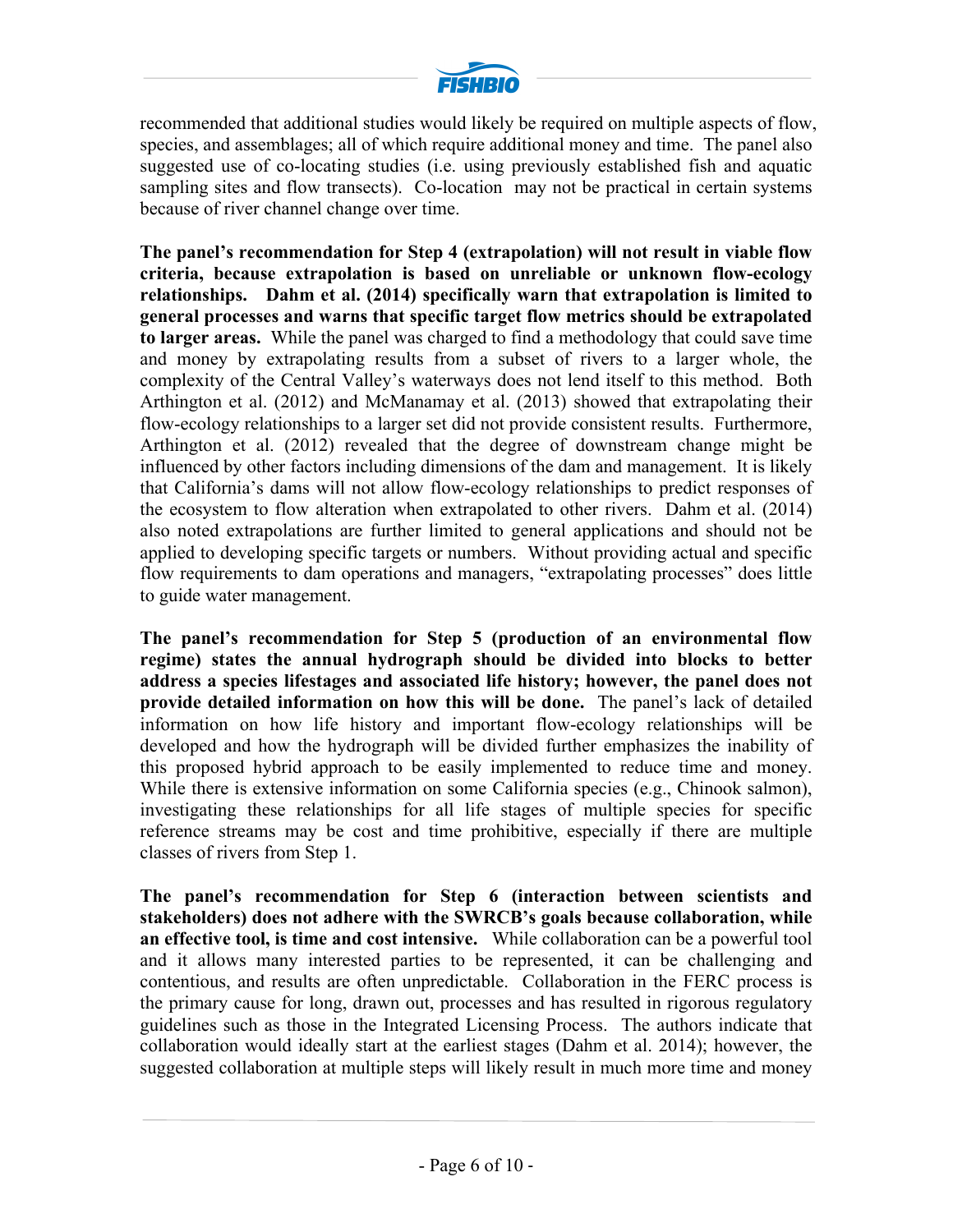

than expected from using this hybrid method, especially with such a contentious subject as flow criteria. The panel has also neglected to define the framework under which collaboration would occur and this, by itself, will require substantial time and money.

**The panel's recommendation for Step 7 (an adaptive management protocol) lacks the necessary detail to differentiate it from the collaborative interactions between scientists and stakeholders.** The panel does not provide details of how adaptive management will fit within the context of the 2013 Delta Plan. It appears from the panel recommendation (Dahm et al. 2014) that Step 7 will mimic the adaptive management protocol; however, as stated by the National Research Council (2011), this process is not easy, timely, or cost-effective.

## **Conclusions**

**The panel's recommended hybrid approach does not provide sufficient information to analyze whether this approach will be scientifically defensible, timely, or costeffective.** The panel recommendations from the Delta Science Board indicate that they suggest use of flow-ecology relationships; however, studies such as Arthington et al. (2013) and McManamay et al. (2013) show that their relationships did not hold up when applied to similarly classified rivers. If this hybrid approach oversimplifies the concept of the driving forces of a stream and its ecosystem, it could have disastrous results. Arthington et al. (2006) stated that over simplified methods could result in dewatering of some streams during low-runoff. **Currently, use of the many IFIM applications conducted on individual rivers allows management to specify protective flows for many species within each specific river.** While classifying rivers based on their physical characteristics can be a scientifically sound process, it would be irresponsible to disregard anthropogenic influences such as land use, requirements to fulfill public trust resources and beneficial uses, and the variability in dam releases required to meet such needs. Davies et al. (2013) indicated that land use could highly affect river function, and other variables unrelated to flow play important roles in a river's function (McManamay et al. 2013). In previous workshops, FISHBIO has stated that predation is a primary driver of juvenile survival in the San Joaquin watershed, and predation by striped bass and other piscivorous fishes may have a large impact on juvenile outmigration. During the March 19, 2014 workshop, Dahm stated that, "restoration of native functionality may have no effect on rivers where non-native species dominate the system."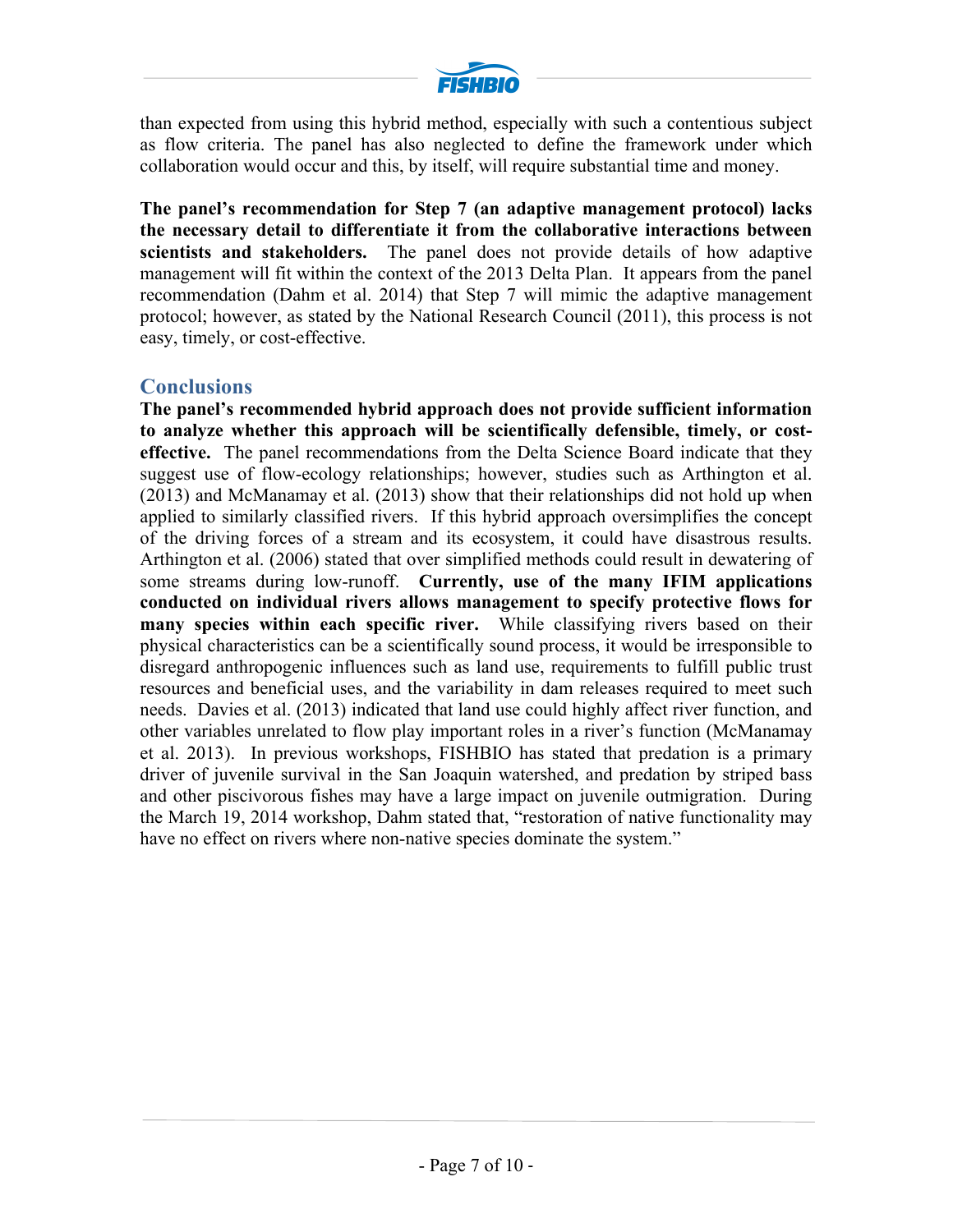

Given the large amount of uncertainty and the deficiency of information provided to alleviate these uncertainties, we urge that the SWRCB take a more measured pathway forward. Addressing informational voids regarding the highlighted points from our review, reconsidering the real financial and time requirements of what's proposed, and providing a new assessment with these clarifications, would greatly improve the current landscape of this proposed framework.

Thank you for your time and consideration in this matter. If you have any questions, please feel free to contact us.

Sincerely,

F \_

**Douglas Demko, President FISHBIO**

Thomas

**Thomas R. Payne, Senior Associate II Normandeau Associates, Inc**

aberfage

**Gabriel Kopp, Senior Aquatic and Regulatory Scientist FISHBIO**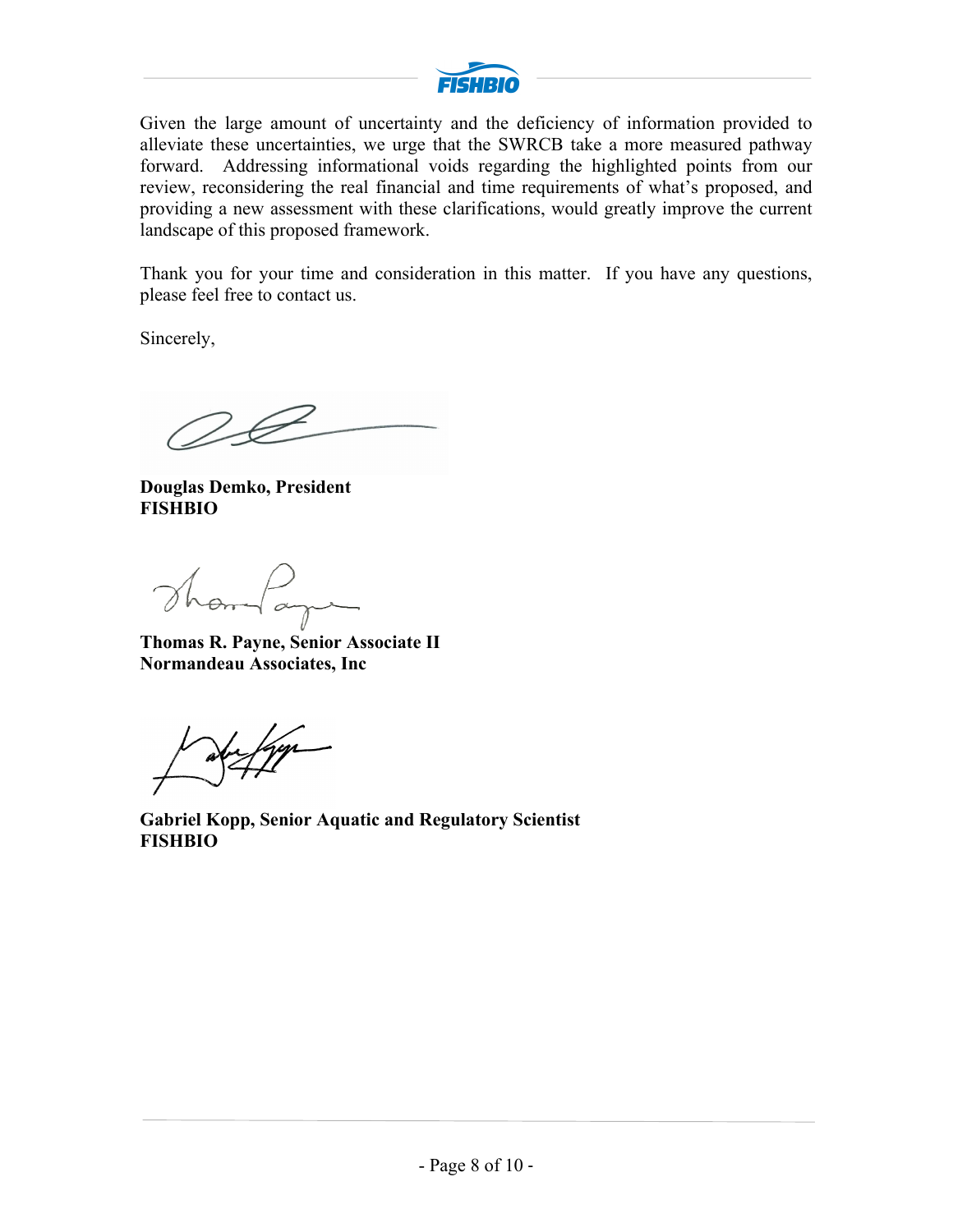

## **References**

- Arthington, A.H., Bunn, S.E., Poff, N.L, and R.J. Naiman. 2006. The challenge of providing environmental flow rules to sustain river ecosystems. Ecological Applications 16(4):1311-1318.
- Arthington, A.H., Mackay, S.J., James, C.S., Rolls, R.J., Sternberg, D., Barnes, A., and S.J. Capon. 2012. Ecological limits of hydrological alteration: a test of the ELOHA framework in south-east Queensland. Waterlines Report Series No. 75, March 2012. Canberra, Australia.
- Bovee, K.D., Lamb, B.L., Bartholow, J.M., Stalnaker, C.B., Taylor, J., and J. Henriksen. 1998. Stream habitat analysis using the Instream Flow Incremental Methodology. Information and Technology Report USGS/BRD/ITR-1998-0004. Fort Collins, CO. United States Geological Survey.
- Dahm, C., Winemiller, K., Kelly, M., and S. Yarnell. 2014. Recommendations for determining regional instream flow criteria for priority tributaries to the Sacramento-San Joaquin Delta. A report to the California State Water Resources Control Board. Retrieved from http://deltacouncil.ca.gov/docs/2013-11- 15/potential-methods-develop-flow-criteria.
- Davies, P.M., Naiman, R.J., Warfe, D.M., Pettit, N.E., Arthington, A.H., and S.E. Bunn. 2013. Flow-ecology relationships: closing the loop on effective environmental flows. Marine and Freshwater Research.
- Geller, L. 2010. Frequently asked questions on IFIM: an overview of the Instream Flow Incremental Methodology. Publication Number Q-WR-95-104. Department of Ecology, State of Washington.
- McManamay, R.A., Orth, D.J., Dolloff, C.A., and D.C. Mathews. 2013. Application of the ELOHA framework to regulated rivers in the Upper Tennessee River Basin: a case study. Environmental Management 51:1210-1235.
- Montgomery, D.R., and J.M. Buffington. 1997. Channel-reach morphology in mountain drainage basins. Geological Society of America Bulletin 109:596-611.
- NRC [National Research Council]. 2011. A review of the use of science and adaptive management in California's Draft Bay Delta Conservation Plan. Washington, DC: National Academies Press.
- Poff, N.L., Richter, B.D., Arthington, A.H., Bunn, S.E., Naiman, R.J., Kendy, E., …. and A. Warner. 2010. The ecological limits of hydrologic alteration (ELOHA): a new framework for developing regional environmental flow standards. Freshwater Biology 55(1):147-170.